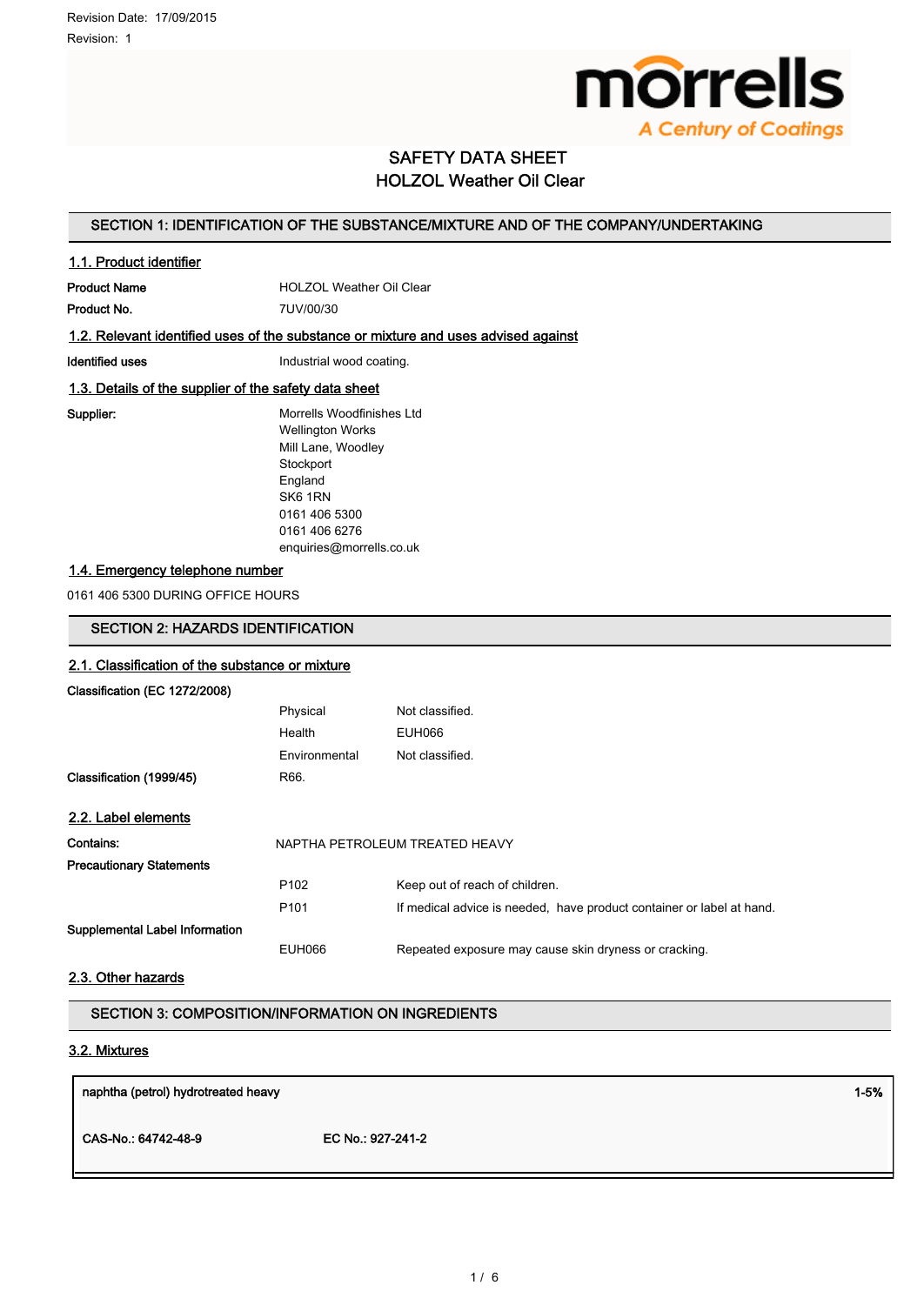Classification (EC 1272/2008) Flam. Liq. 3 - H226 STOT Single 3 - H336 Asp. Tox. 1 - H304 Aquatic Chronic 3 - H412

Classification (67/548) Xn;R65. R10,R52/53,R67.

#### NAPTHA PETROLEUM TREATED HEAVY **A straighter that the contract of the contract of the contract of the contract of the contract of the contract of the contract of the contract of the contract of the contract of the contract**

| CAS-No.: 64742-48-9           | EC No.: 265-150-3       |
|-------------------------------|-------------------------|
| Classification (EC 1272/2008) | Classification (67/548) |
| EUH066                        | Xn; R65.                |
| Asp. Tox. 1 - H304            | R66.                    |

The Full Text for all R-Phrases and Hazard Statements are Displayed in Section 16

#### SECTION 4: FIRST AID MEASURES

#### 4.1. Description of first aid measures

#### Inhalation.

Move the exposed person to fresh air at once. Rinse nose and mouth with water. Get medical attention if any discomfort continues.

#### Ingestion

NEVER MAKE AN UNCONSCIOUS PERSON VOMIT OR DRINK FLUIDS! Rinse mouth thoroughly. Get medical attention if any discomfort continues.

#### Skin Contact

Remove affected person from source of contamination. Remove contaminated clothing. Wash the skin immediately with soap and water. Get medical attention if any discomfort continues.

#### Eye Contact

Make sure to remove any contact lenses from the eyes before rinsing. Promptly wash eyes with plenty of water while lifting the eye lids. Continue to rinse for at least 15 minutes. Get medical attention if any discomfort continues.

#### 4.2. Most important symptoms and effects, both acute and delayed

#### 4.3. Indication of any immediate medical attention and special treatment needed

## SECTION 5: FIREFIGHTING MEASURES

#### 5.1. Extinguishing media

#### Extinguishing Media

This product is not flammable. Extinguish with foam, carbon dioxide or dry powder.

## Unsuitable Extinguishing Media

Do not use water jet as an extinguisher, as this will spread the fire.

#### 5.2. Special hazards arising from the substance or mixture

#### Unusual Fire & Explosion Hazards

If heated, volume and pressure increases strongly, resulting in explosion of container.

#### Specific Hazards

Closed containers can burst violently when heated, due to excess pressure build-up.

## 5.3. Advice for firefighters

#### Special Fire Fighting Procedures

Cool containers exposed to flames with water until well after the fire is out.

## Protective Measures In Fire

Selection of respiratory protection for fire fighting: follow the general fire precautions indicated in the workplace.

## SECTION 6: ACCIDENTAL RELEASE MEASURES

#### 6.1. Personal precautions, protective equipment and emergency procedures

Wear protective clothing as described in Section 8 of this safety data sheet.

## 6.2. Environmental precautions

Do not allow to enter drains, sewers or watercourses. Contain spillages with sand, earth or any suitable adsorbent material.

## 6.3. Methods and material for containment and cleaning up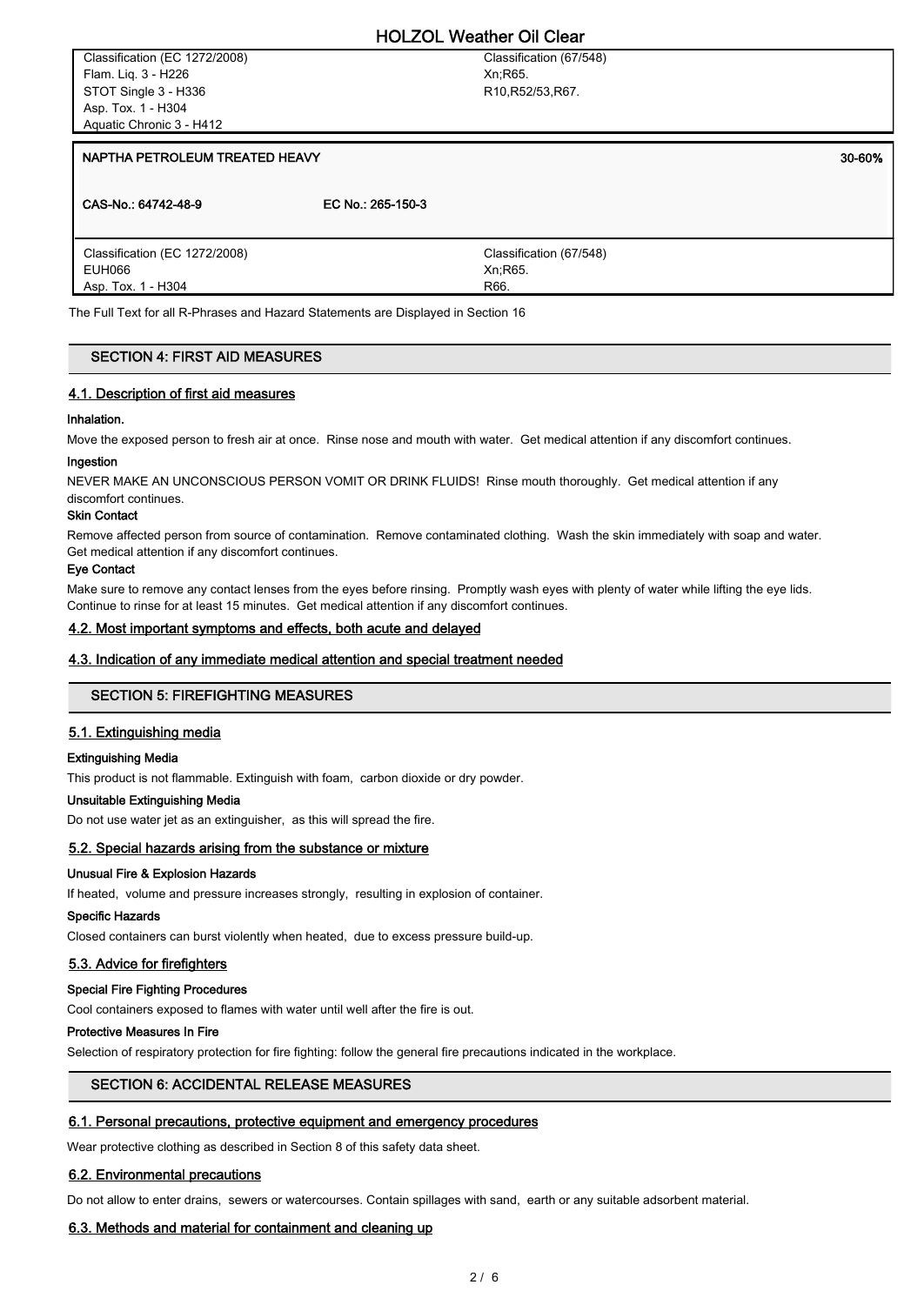# HOLZOL Weather Oil Clear

Stop leak if possible without risk. Absorb in vermiculite, dry sand or earth and place into containers. Do not contaminate water sources or sewer.

## 6.4. Reference to other sections

Collect and dispose of spillage as indicated in section 13. Wear protective clothing as described in Section 8 of this safety data sheet.

## SECTION 7: HANDLING AND STORAGE

## 7.1. Precautions for safe handling

Avoid spilling, skin and eye contact. Keep away from heat, sparks and open flame. Risk of vapour concentration on the floor and in low-lying areas. Always remove oil with soap and water or skin cleaning agent, never use organic solvents. Do not use oil-contaminated clothing or shoes, and do not put rags moistened with oil into pockets.

## 7.2. Conditions for safe storage, including any incompatibilities

Store in tightly closed original container in a dry, cool and well-ventilated place. Keep away from heat, sparks and open flame.

#### Storage Class

Unspecified storage.

## 7.3. Specific end use(s)

## SECTION 8: EXPOSURE CONTROLS/PERSONAL PROTECTION

## 8.1. Control parameters

| <b>Name</b>                            | <b>STD</b> |           | TWA - 8 Hrs | STEL - 15 Min | <b>Notes</b> |
|----------------------------------------|------------|-----------|-------------|---------------|--------------|
| Inaphtha (petrol) hydrotreated heavy   | <b>WEL</b> |           | 1595 mg/m3  |               |              |
| <b>INAPTHA PETROLEUM TREATED HEAVY</b> | 'WEL       | $148$ ppm | 1200 mg/m3  |               |              |

WEL = Workplace Exposure Limit.

## 8.2. Exposure controls

#### Protective Equipment





#### Process Conditions

Use engineering controls to reduce air contamination to permissible exposure level.

#### Engineering Measures

Provide adequate ventilation. Observe occupational exposure limits and minimize the risk of inhalation of vapours.

#### Respiratory Equipment

No specific recommendation made, but respiratory protection may still be required under exceptional circumstances when excessive air contamination exists.

#### Hand Protection

Use suitable protective gloves if risk of skin contact. Protective gloves should be used if there is a risk of direct contact or splash. For prolonged or repeated skin contact use suitable protective gloves.

## Eye Protection

If risk of splashing, wear safety goggles or face shield. Wear splash-proof eye goggles to prevent any possibility of eye contact.

#### Other Protection

Wear appropriate clothing to prevent any possibility of skin contact.

#### Hygiene Measures

DO NOT SMOKE IN WORK AREA! Wash at the end of each work shift and before eating, smoking and using the toilet. Wash promptly if skin becomes wet or contaminated. Promptly remove any clothing that becomes contaminated. Use appropriate skin cream to prevent drying of skin. When using do not eat, drink or smoke.

## SECTION 9: PHYSICAL AND CHEMICAL PROPERTIES

## 9.1. Information on basic physical and chemical properties

| Appearance       | Clear liquid |
|------------------|--------------|
| Flash Point (°C) | > 60         |

9.2. Other information

Volatile Organic Compound (VOC) 130 g/litre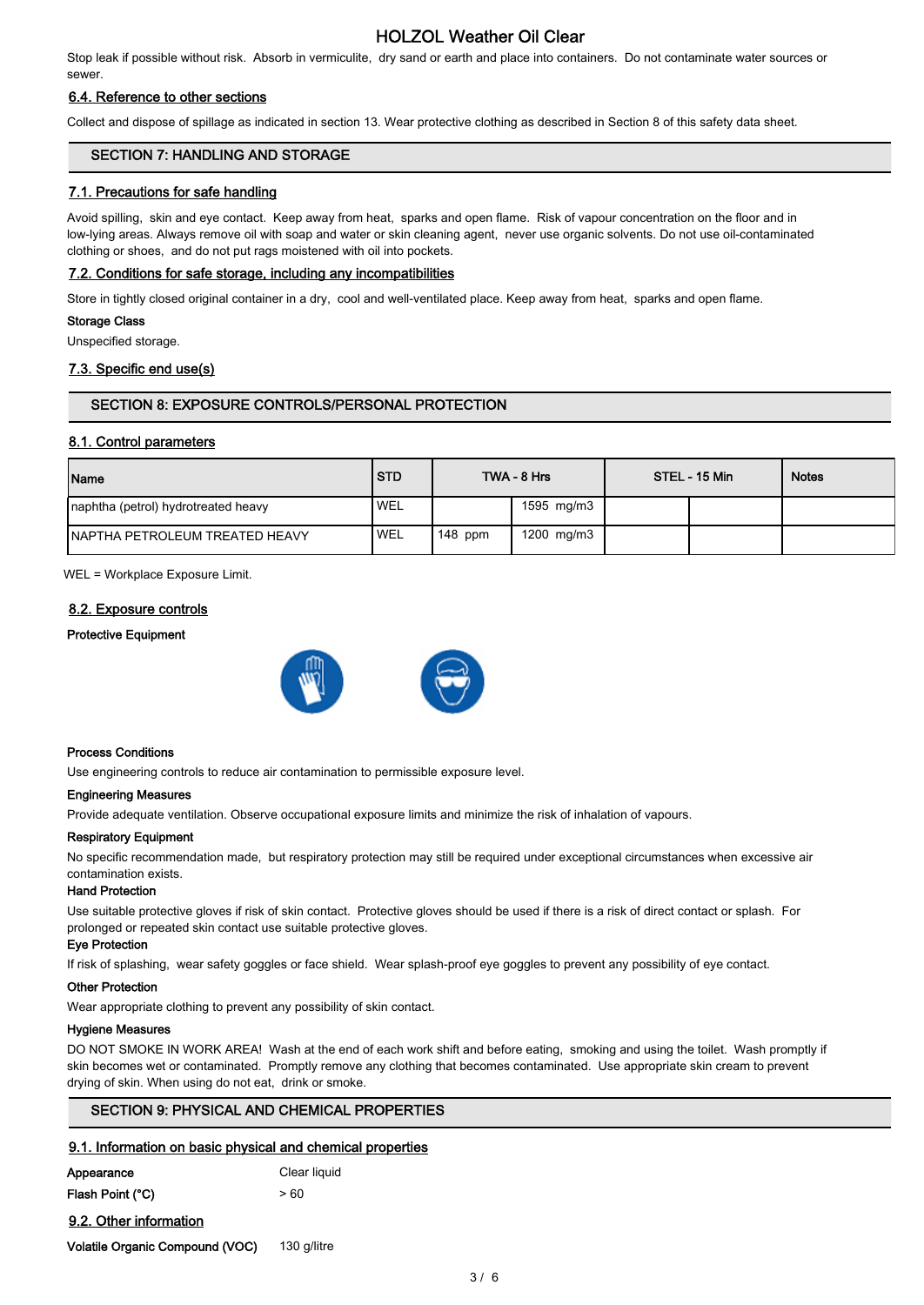## SECTION 10: STABILITY AND REACTIVITY

## 10.1. Reactivity

There are no known reactivity hazards associated with this product.

## 10.2. Chemical stability

No particular stability concerns. Stable under normal temperature conditions and recommended use.

#### 10.3. Possibility of hazardous reactions

## 10.4. Conditions to avoid

Avoid excessive heat for prolonged periods of time. Avoid heat, flames and other sources of ignition.

## 10.5. Incompatible materials

## 10.6. Hazardous decomposition products

Fire creates: Carbon monoxide (CO). Carbon dioxide (CO2).

## SECTION 11: TOXICOLOGICAL INFORMATION

#### 11.1. Information on toxicological effects

Toxic Dose 1 - Ld 50 >5000 mg/kg (oral rat)

Naphtha (Petrol) Hydrotreated heavy Acute Toxicity (Dermal LD50) > 2000 mg/kg Rabbit

Inhalation

In high concentrations, vapours may irritate throat and respiratory system and cause coughing.

#### Ingestion.

May cause discomfort if swallowed.

#### Skin Contact

Repeated exposure may cause skin dryness or cracking.

#### Eye Contact

Spray and vapour in the eyes may cause irritation and smarting.

## SECTION 12: ECOLOGICAL INFORMATION

## Ecotoxicity:

The product contains a substance which is harmful to aquatic organisms and which may cause long term adverse effects in the aquatic environment.

## 12.1. Toxicity

| LC 50, 96 Hrs, Fish mg/l     | 82  |
|------------------------------|-----|
| EC 50, 48 Hrs, DapHnia, mg/l | 4.5 |
| IC 50, 72 Hrs, Algae, mg/l   | 31  |

## 12.2. Persistence and degradability

#### Degradability:

The product is expected to be biodegradable.

#### 12.3. Bioaccumulative potential

## 12.4. Mobility in soil

## 12.5. Results of PBT and vPvB assessment

## 12.6. Other adverse effects

## SECTION 13: DISPOSAL CONSIDERATIONS

## General Information

When handling waste, consideration should be made to the safety precautions applying to handling of the product.

#### 13.1. Waste treatment methods

Dispose of waste and residues in accordance with local authority requirements.

## SECTION 14: TRANSPORT INFORMATION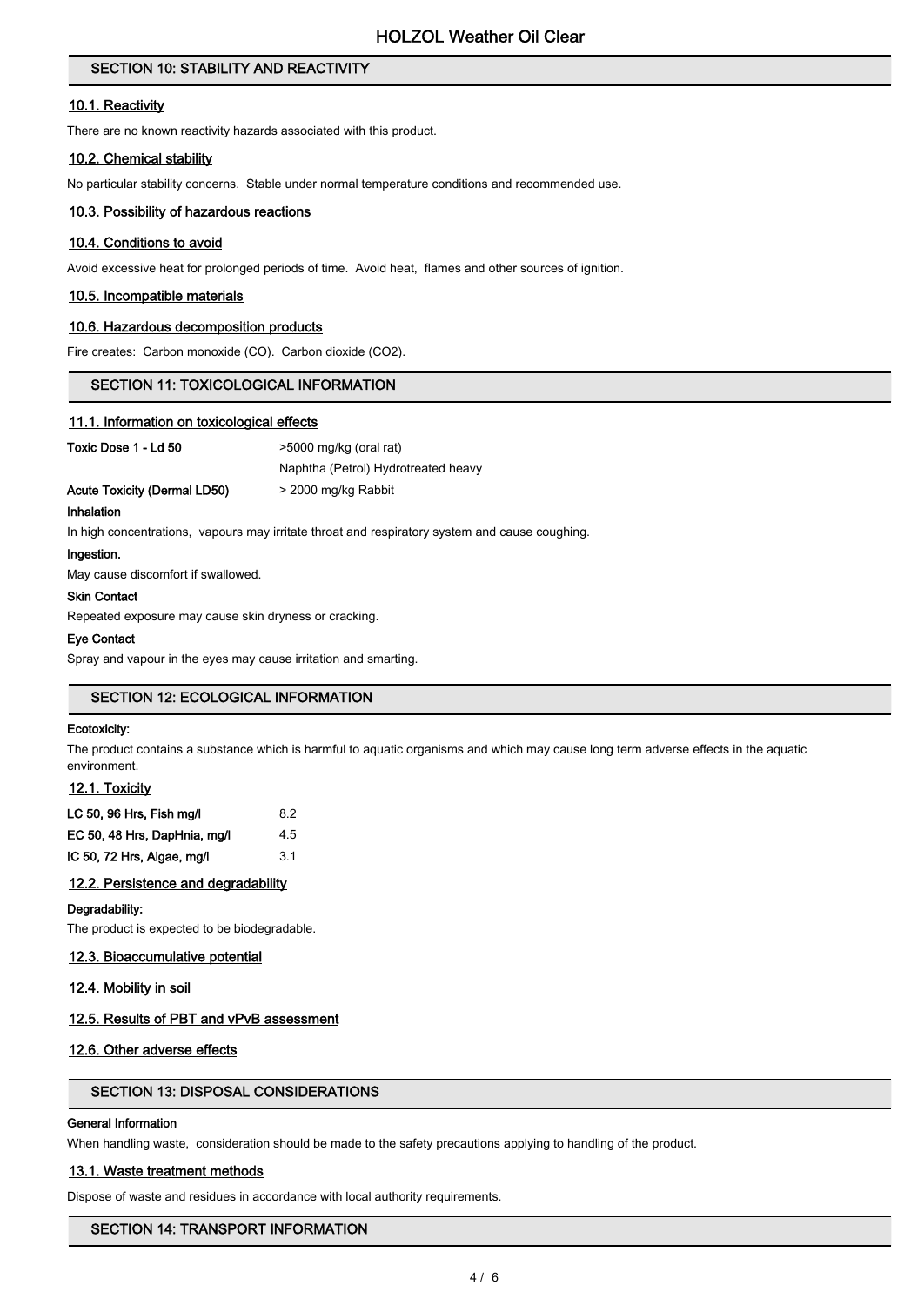# HOLZOL Weather Oil Clear

# Road Transport Notes Not Classified Rail Transport Notes Not classified. Sea Transport Notes Not classified. Air Transport Notes Not classified. 14.1. UN number

## 14.2 UN Proper Shipping Name

# 14.3 Transport hazard class(es)

ADR/RID/ADN Class Not classified for transportation. N/A.

Transport Labels

No transport warning sign required.

## 14.4. Packing group

## 14.5. Environmental hazards

## 14.6. Special precautions for user

## 14.7. Transport in bulk according to Annex II of MARPOL73/78 and the IBC Code

## SECTION 15: REGULATORY INFORMATION

## 15.1. Safety, health and environmental regulations/legislation specific for the substance or mixture

#### Uk Regulatory References

The Control of Substances Hazardous to Health Regulations 2002 (S.I 2002 No. 2677) with amendments.

#### Statutory Instruments

The Classification, Labelling and Packaging of substances and mixtures Regulations EC 1272/2008 (CLP) and amendments

## Approved Code Of Practice

Classification and Labelling of Substances and Preparations Dangerous for Supply. Safety Data Sheets for Substances and Preparations.

#### Guidance Notes

Workplace Exposure Limits EH40.

## National Regulations

Workplace Exposure Limits 2005 (EH40)

#### Authorisations (Title VII Regulation 1907/2006)

No specific authorisations are noted for this product.

## Restrictions (Title VIII Regulation 1907/2006)

No specific restrictions of use are noted for this product.

## 15.2. Chemical Safety Assessment

No chemical safety assessment has been carried out.

## SECTION 16: OTHER INFORMATION

| <b>Revision Date</b>             | 17/09/2015                                                                                    |
|----------------------------------|-----------------------------------------------------------------------------------------------|
| Revision                         | 1                                                                                             |
| Risk Phrases In Full             |                                                                                               |
| R10                              | Flammable.                                                                                    |
| R52/53                           | Harmful to aquatic organisms, may cause long-term adverse effects in the aquatic environment. |
| R65                              | Harmful: may cause lung damage if swallowed.                                                  |
| R66                              | Repeated exposure may cause skin dryness or cracking.                                         |
| R67                              | Vapours may cause drowsiness and dizziness.                                                   |
| <b>Hazard Statements In Full</b> |                                                                                               |
| EUH066                           | Repeated exposure may cause skin dryness or cracking.                                         |
| H226                             | Flammable liquid and vapour.                                                                  |
| H304                             | May be fatal if swallowed and enters airways.                                                 |
| H336                             | May cause drowsiness or dizziness.                                                            |
| H412                             | Harmful to aquatic life with long lasting effects.                                            |
|                                  |                                                                                               |